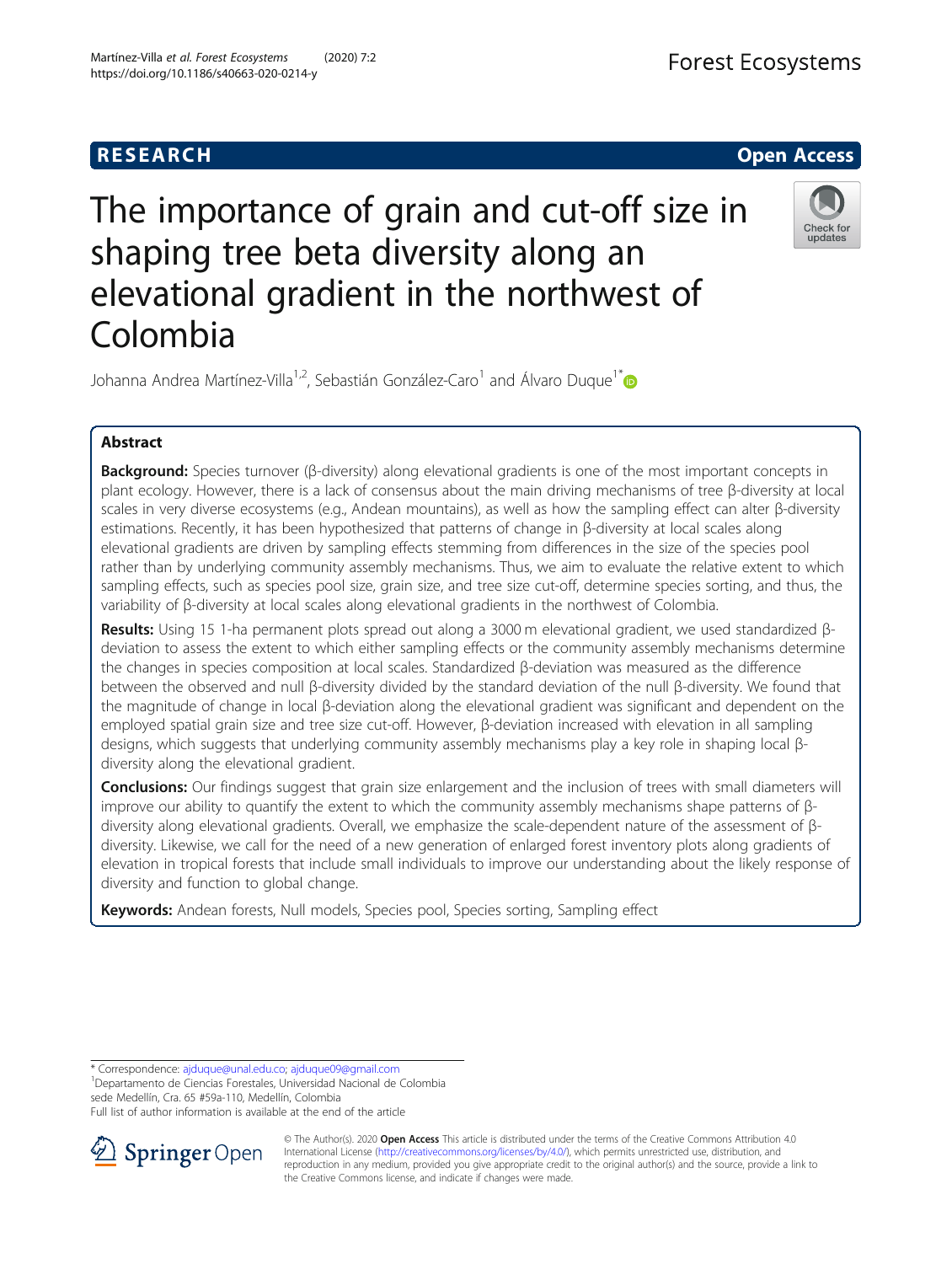# Background

Spatial turnover in community composition (β-diversity) along elevational gradients has been one of the most striking and studied patterns in ecology (Whittaker [1960](#page-11-0); Lomolino [2001;](#page-11-0) Rahbek [2005](#page-11-0)). In tropical mountain systems, β-diversity is expected to decrease with elevation (Tello et al. [2015](#page-11-0)) due to the influence of different community assembly mechanisms that could vary along the elevational gradient (Laiolo et al. [2018](#page-11-0)). Overall, different assembly mechanisms, such as dispersal limitation (Condit et al. [2002\)](#page-10-0), species sorting (Qian and Ricklefs [2007](#page-11-0)), habitat specialization (Janzen [1967](#page-11-0); Jankowski et al. [2009\)](#page-11-0), and priority effects (Chase [2010;](#page-10-0) Fukami [2015](#page-11-0)), have been thought to explain the spatial turnover in the composition of plant communities. However, sampling effects associated with the size of the species pools and the regional abundance distributions have recently been proposed as the main cause of the observed decreased in β-diversity along elevational gradients (Kraft et al. [2011\)](#page-11-0). In other words, the observed variation in β-diversity along steep elevational gradients may be primarily driven by differences in the size of the species pools and the number of individuals per specie generated by biogeographical or regional processes (Ricklefs [1987\)](#page-11-0) rather than by the underlying mechanisms of community assembly described above. Disentangling the relative importance that species pool size (Kraft et al. [2011](#page-11-0)) or community assembly mechanisms have on determining β-diversity at different scales along elevation gradients in the tropics is paramount for developing robust forest conservation plans capable of maintaining diversity (Lomolino [2001](#page-11-0); Rahbek [2005](#page-11-0)).

The spatial scale at which vegetation studies are developed is a key factor that can strongly influence β-diversity gradients (Stier et al. [2016\)](#page-11-0). The concept of scale involves two factors: i) extent, the geographical area where comparisons are made; and ii) grain size, the unit of measurement at which data are collected or aggregated for analysis (Whittaker et al. [2001](#page-11-0)). In a fixed extent, a variation in grain size implies a variation in the sampled relative species abundances and, subsequently, in the spatial patterns of aggregation (Crawley and Harral [2002\)](#page-10-0). Directly related to βdiversity, when the spatial grain size of local communities increases, species present in the regional species pool will be better represented, generally lending to a decline in βdiversity (Barton et al. [2013](#page-10-0)). Along an elevational gradient, the use of 0.1-ha plots with grain sizes of 0.01-ha has been widely used to assess and detect fine-grained environmental variation effects on determining β-diversity at a local scale (Kraft et al. [2011;](#page-11-0) Mori et al. [2013](#page-11-0); Tello et al. [2015](#page-11-0)). However, in species-rich communities, smaller grain sizes may lead to the undersampling of individuals, an issue that can artificially enhance β-diversity (Condit et al. [2005](#page-10-0)). Comparative studies of β-diversity at contrasting grain sizes along elevational gradients are needed to help disentangle

the extent to which either sampling effects or community assembly mechanisms shape β-diversity patterns.

Along elevational gradients, another largely unexplored issue pertains to the likely effect that different diameter at breast height (DBH) cut-off sizes can have in β-diversity assessments (Mori et al. [2013](#page-11-0)). Overall, reducing the minimum size, or DBH, of the sampled individuals increases the community size, potentially increasing floristic diversity measurements as well (Stier et al. [2016](#page-11-0)). In tropical mountains, the most popular DBH cut-off size utilized to assess changes in β-diversity along elevational gradients are individuals with DBHs varying from ≥2.5 cm (Kraft et al. [2011](#page-11-0); Myers et al. [2013](#page-11-0); Tello et al. [2015\)](#page-11-0) to ≥10 cm DBH (Girardin et al. [2014](#page-11-0)). However, none of these studies have evaluated the likely comparative effect that tree cut-off size variation can have on shaping β-diversity. The sampling effect of keeping the grain size constant and decreasing the DBH cut-off will cause a change in species relative abundance; and whereby this difference in abundance may lead to changes in the extent to which underlying ecological mechanisms can explain the overall pattern of diversity (Powell et al. [2011](#page-11-0); Chase and Knight [2013\)](#page-10-0). In other words, sampling not only has a potential effect on the diversity patterns, but also on our ability to identify the underlying community assembly mechanisms that drive these observed patterns. For example, in tropical lowlands, several studies have proposed that enhancing community size by including smaller individuals (e.g. shrubs and juveniles) may lead to a higher influence of deterministic processes, such as soil fertility, on defining species sorting (Duque et al. [2002;](#page-11-0) Comita et al. [2007](#page-10-0)). Understanding the effect of different tree cut-off sizes in determining the magnitude of β-deviation at a local scale along elevational gradients will help to distinguish sampling constructs from true ecological signals. This is essential in helping researchers to identify the underlying drivers of species distribution and forest function in the tropical Andean mountains.

In order to identify the likely influence of local community assembly mechanisms on shaping β-diversity along elevational gradients, we first need to determine whether β-diversity deviates from null (stochastic) processes (Kraft et al. [2011\)](#page-11-0). Null models help to disentangle ecological assembly mechanisms by quantifying random processes in the ecological community and making comparisons among regions with different species pool sizes possible (Chase and Myers [2011\)](#page-10-0). A positive standardized difference between the observed β-diversity and the expected β-diversity obtained from a null model divided by the standard deviation of the null model (defined here as β-deviation), indicates a higher β-diversity than expected by chance due to the influence of local processes that cause an aggregated non-random spatial pattern of species distribution (Mori et al. [2013;](#page-11-0) Tello et al. [2015\)](#page-11-0). However, a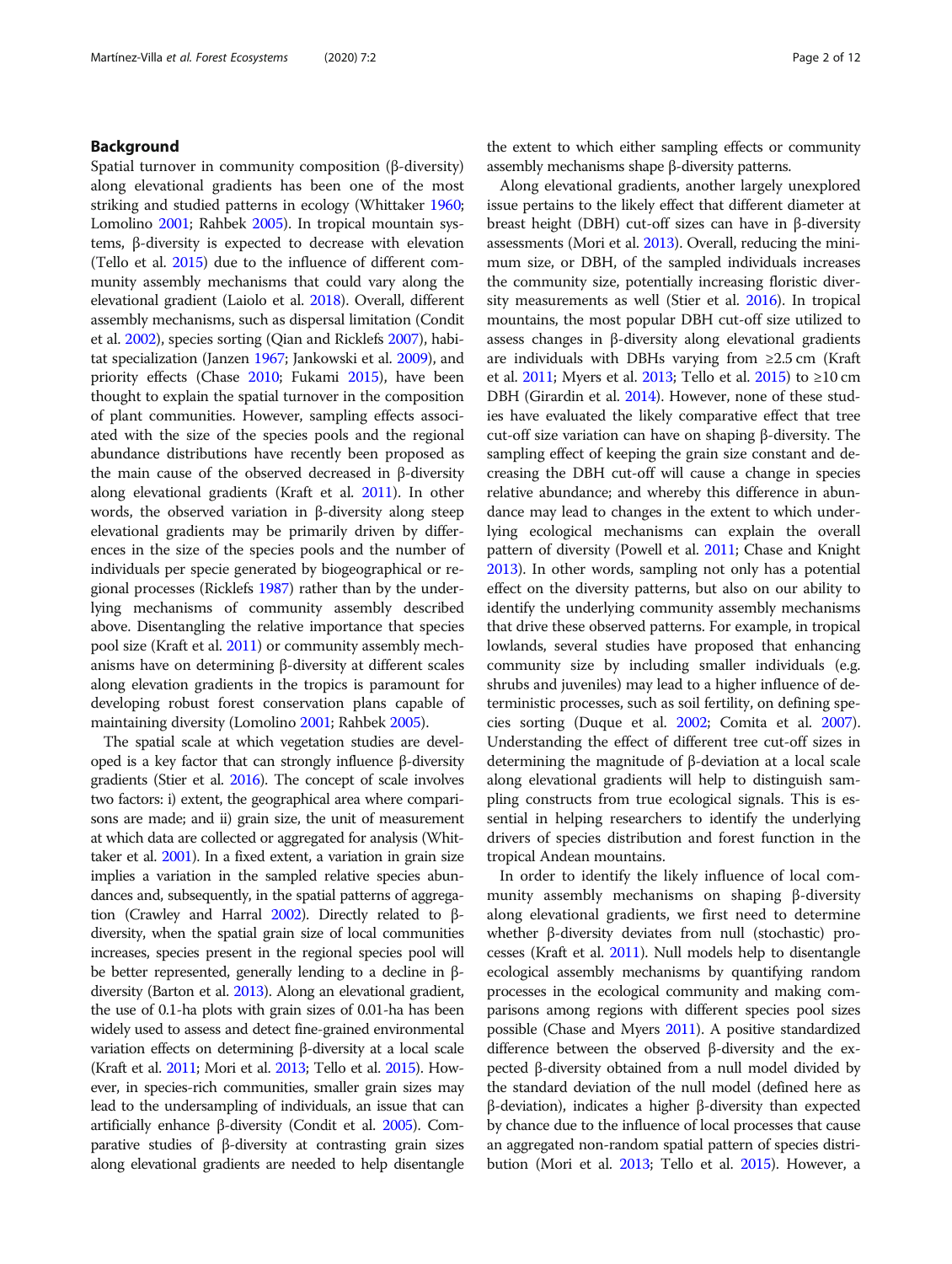positive and systematic increase of β-deviation along the elevational gradient, after removing sampling effects and differences in the size of species pools among sites, is not enough and fails to identify the underlying community assembly mechanism (e.g species sorting or dispersal limitation) responsible for an aggregated non-random pattern along the whole elevational gradient (i.e. Tello et al. [2015](#page-11-0)). Mirroring the magnitude of the operating species assembly mechanisms found along the latitudinal gradient (Myers et al. [2013\)](#page-11-0), we might expect the relative importance of biological processes, such as dispersal limitation, to decrease with elevation; an opposing effect to species sorting, which can be positively correlated with elevation.

In this study, we employed a nested sampling design using a series of 15 1-ha plots scattered in wet forests located in northwestern Colombia, where the Andean mountain ranges end, to examine the role that species pool size, grain size and tree cut-off size played in determining β-diversity along elevational gradients. For this study, we had three main hypotheses: i) under the assumption that local variation in species composition primarily depends on the size of the species pool, we do not expect any significant relationships between β-deviation and elevation to occur after controlling for the species pool (Kraft et al. [2011\)](#page-11-0). In contrast, if ecological mechanisms (e.g. species sorting) determine a non-random spatial species distribution, the variation on β-deviation may show a systematic change with elevation as a result of the harsh conditions imposed by highlands (after Tello et al. [2015](#page-11-0)). ii) The increase of grain size within a fixed extent increases the floristic similarity among samples (hereafter grain size hypothesis), and thus, decreases β-diversity. We expect the magnitude of the relationship between elevation and βdeviation (the slope of the line) to decrease with the increase of grain size at a local scale along the elevational gradient. iii) The reduction of the selected tree cut-off size will increase the local community size and will reduce the compositional differences between samples. We also would expect a reduction in the β-deviation of each plot along the elevational gradient.

# Methods

# Study area

The study area was located in the northwest region of Colombia between 5°50′ and 8°61′ North and 74°61′ and 77°33′ West. This region encompasses a highly variable elevational gradient in terms of its topography, climate, and soils. The study was conducted using data collected from 15 permanent 1-ha  $(100 \text{ m} \times 100 \text{ m})$  forest inventory plots which were established between 2006 and 2010. The permanent plots were established across a large geographic area that covers approximately 64, 000 km<sup>2</sup>, mostly within the province of Antioquia (Fig. [1](#page-3-0)) and span an elevational gradient of 50 to 2950 m asl.

The average distance between plots was 160.5 km (ranging = 26.1–419.5 km). The Andean region in Colombia contains only approximately 34% of its original natural cover primarily due to historical deforestation (Duque et al. [2014;](#page-10-0) Cabrera et al. [2019](#page-10-0)). Thus, at least in some of the surveyed locations, we expected to find some previous human disturbances, specifically in the El Bagre, Carepa and Necoclí plots (Fig. [1\)](#page-3-0), which were located in small forest fragments ( $\approx$  50 ha). These plots may have experienced human disturbance and elevated tree mortality along forest edges (Duque et al. [2015](#page-11-0)).

# Plot censuses

In each 1-ha plot, all shrubs, trees, palms, and tree ferns with a diameter at breast height (DBH)  $\geq 10$  cm (hereafter "large trees") were mapped, tagged, and measured. Additionally, all of the plants with a  $DBH \geq 1$  cm (hereafter "all trees") were also mapped, tagged and measured in a 40  $m \times 40$  m subplot (1600 m<sup>2</sup>) located near the center of each plot (Additional file [1:](#page-10-0) Figure S1). Voucher specimens were collected for each potentially unique species in each plot. We collected vouchers in all cases where there was any doubt as to whether an individual plant was the same species as another individual that was already collected within the same plot. Taxonomic identifications were made by comparing the specimens with herbarium material and with the help of specialists for some plant groups. Vouchers are kept at the University of Antioquia's Herbarium (HUA). The plants that could not be identified to the species level were classified into morphospecies based on differences in the morphology of their vegetative characters. Approximately 3.5% of individuals were excluded from the analysis due to low-quality vouchers resulting from a lack of clear botanical characters, earlier stages of development, or incorrect enumeration. In total, we identified 26,222 individuals, 112 families, 428 genera and 1707 morphospecies.

# Sampling effects

# DBH cut-off and species pool size effect

We divided the dataset into three DBH cut-off sizes: i) large trees: represented by all individuals with a DBH  $\geq$ 10 cm tallied in the entire  $100 \text{ m} \times 100 \text{ m}$  plots (1-ha); ii) small trees: represented by all individuals with a  $1 \text{ cm} \leq$ DBH < 10 cm, which were measured only in the 40  $m \times 40$  m subplot inserted within the 1-ha plot (Additional file [1:](#page-10-0) Figure S1); iii) all trees: represented by all individuals with a DBH  $\geq 1$  cm tallied in the 40 m  $\times$  40 m subplot (0.16-ha) described above. In order to assess the effect of species pool size for each one of the tree DBH cut-off sizes employed to generate our three sampling communities (large, small and all trees), we used the species richness corresponding to each data set. For large trees, we used the species richness from each 1-ha plot but only including trees with a DBH  $\geq 10$  cm. For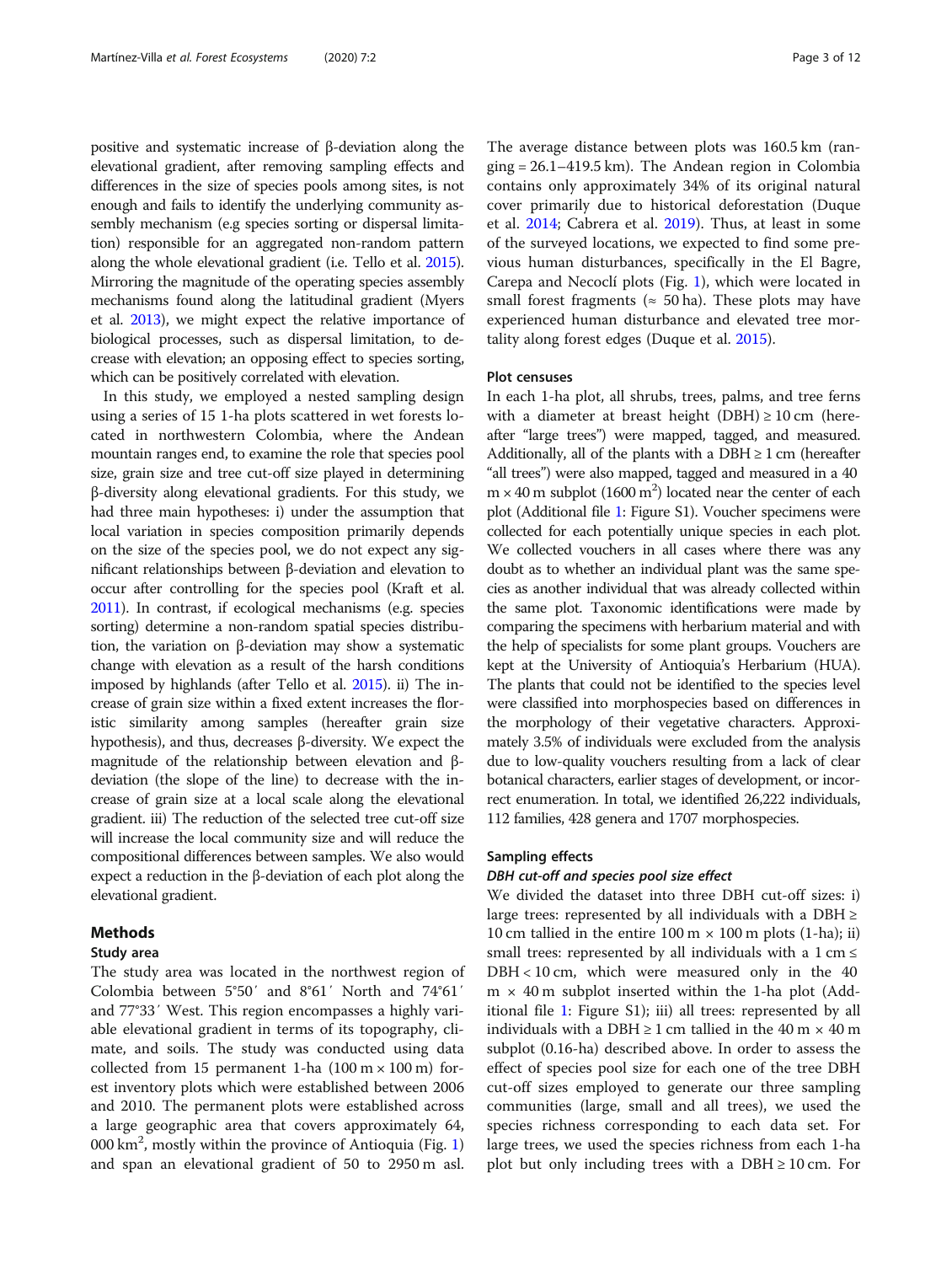<span id="page-3-0"></span>

for those located between 2000 and 3000 m asl

the small and all trees categories, we used their respective species richness from each 0.16-ha plot  $(40 \text{ m} \times 40)$ m) (see Table [1\)](#page-4-0).

# Grain size effect

The grain size hypothesis was assessed by employing three different grain sizes. For large trees, we used 10  $m \times 10$  m (0.01-ha),  $20$  m  $\times 20$  m (0.04-ha) and 50  $m \times 50$  m (0.25-ha). The grain size used to analyze the influence of the spatial scale for small and all trees were  $5 m \times 5 m$  (0.0025-ha),  $10 m \times 10 m$  (0.01-ha) and 20  $m \times 20$  m (0.04-ha). The differences in the spatial grain size among large versus small and all trees are due to individuals with a DBH  $\geq$  1 cm were only measured in the  $40 \text{ m} \times 40 \text{ m}$  subplot.

# Environmental features

The elevation of each plot was calculated using a GPS. Each elevation point corresponds to the 0,0 point located in the lower-left corner of each plot along the

gradient (Additional file [1:](#page-10-0) Figure S1). Samples of the soil A horizon (mineral soil after removing the organic layer) from five points in each  $20 \text{ m} \times 20 \text{ m}$  quadrat were collected ( $N = 25$  composite samples per 1-ha plot). At each point, a 500 g soil sample was taken from a depth of 10–30 cm; the five samples from each quadrat were then combined, and a 500 g composite sample was taken and air-dried after removing macroscopic organic matter. pH, Ca, Mg and K concentrations were analyzed at the Biogeochemical Analysis Laboratory at the National University of Colombia in Medellín. Exchangeable Ca, Mg, and K were extracted with  $1 \text{ mol} \cdot L^{-1}$  ammonium acetate and analyzed using atomic-absorption. Soil pH was measured in water as one-part soil to two parts water. Other soil cations, such as N and P, were not measured due to logistical constraints of sampling at this spatial resolution and scale.

We used geostatistical methods to obtain spatial predictions of soil variables at spatial scales smaller than  $20 \text{ m} \times$  $20 \text{ m}$  (5 m  $\times$  5 m and 10 m  $\times$  10 m). We first computed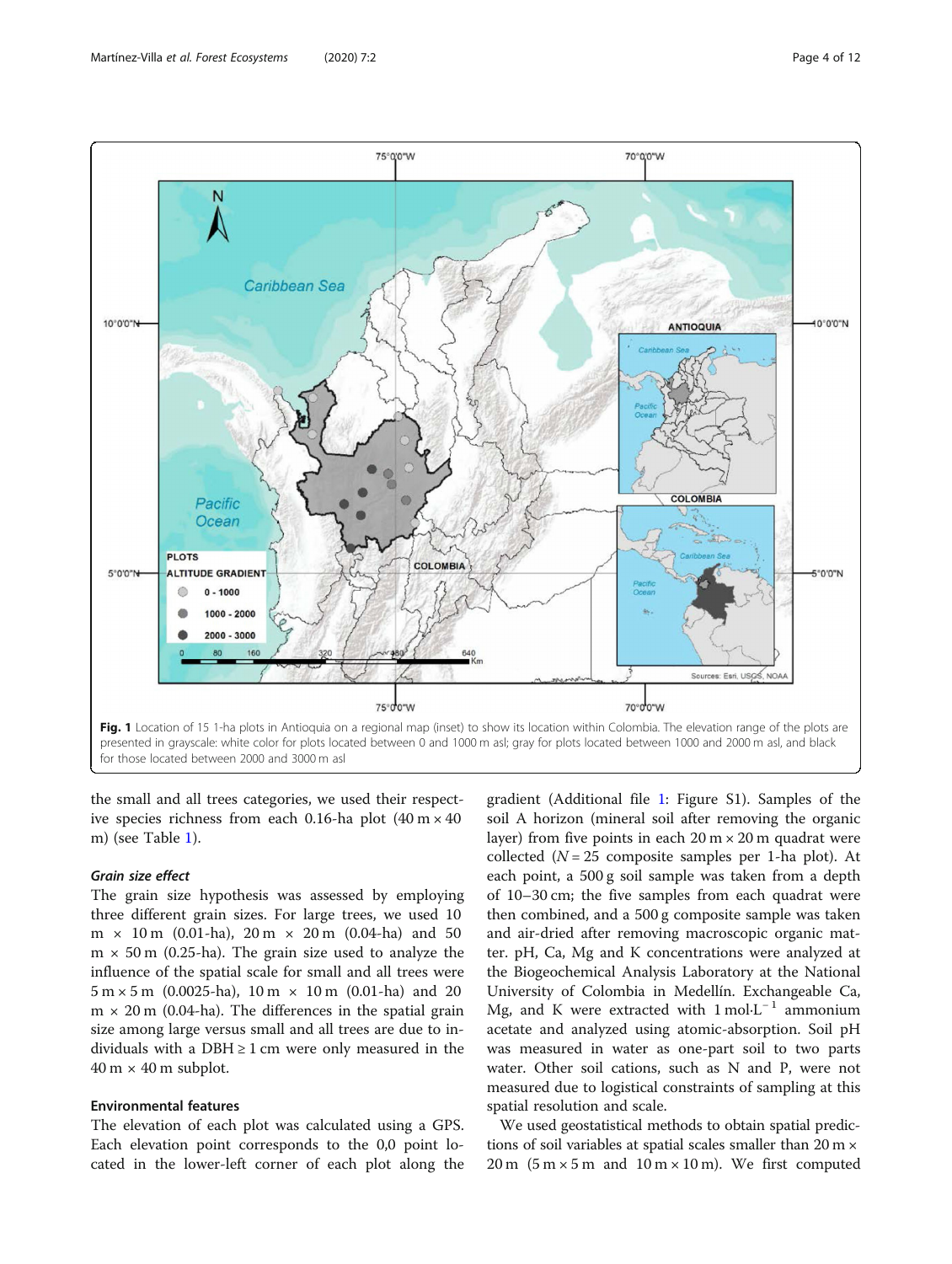| subplot inside the plot. The column of 1-ha has information about N and S for the large trees in the whole plot |           |       |             |                             |     |                                  |     |                         |     |
|-----------------------------------------------------------------------------------------------------------------|-----------|-------|-------------|-----------------------------|-----|----------------------------------|-----|-------------------------|-----|
| Plot                                                                                                            | Elevation | LAT   | <b>LONG</b> | $0.16$ ha (DBH $\geq 1$ cm) |     | 0.16 ha $(1 cm \le DBH < 10 cm)$ |     | 1 ha (DBH $\geq$ 10 cm) |     |
|                                                                                                                 |           |       |             | N                           | S   | N                                | S   | $\mathbb N$             | S   |
| Carepa                                                                                                          | 58        | 7.779 | $-76.764$   | 855                         | 100 | 802                              | 89  | 369                     | 109 |
| Caucasia                                                                                                        | 64        | 8.133 | $-74.942$   | 445                         | 79  | 364                              | 68  | 503                     | 72  |
| El Bagre                                                                                                        | 67        | 7.656 | $-74.815$   | 973                         | 174 | 900                              | 157 | 497                     | 141 |
| Necoclí                                                                                                         | 70        | 8.507 | $-76.657$   | 981                         | 141 | 891                              | 127 | 561                     | 100 |
| Puerto triunfo                                                                                                  | 180       | 6.006 | $-74.610$   | 1050                        | 135 | 975                              | 123 | 384                     | 78  |
| Sapzurro                                                                                                        | 228       | 8.651 | $-77.354$   | 747                         | 119 | 656                              | 108 | 606                     | 102 |
| Segovia                                                                                                         | 717       | 7.111 | $-74.731$   | 1267                        | 251 | 1177                             | 234 | 624                     | 170 |
| Porce                                                                                                           | 1006      | 6.776 | $-75.076$   | 737                         | 107 | 614                              | 93  | 834                     | 75  |
| Maceo                                                                                                           | 1016      | 6.458 | $-74.786$   | 1020                        | 113 | 909                              | 103 | 820                     | 133 |
| Anorí                                                                                                           | 1784      | 6.987 | $-75.143$   | 1386                        | 215 | 1261                             | 206 | 918                     | 158 |
| Ventanas                                                                                                        | 2080      | 7.079 | $-75.475$   | 1733                        | 149 | 1590                             | 142 | 938                     | 122 |
| Angelópolis                                                                                                     | 2118      | 6.153 | $-75.695$   | 2173                        | 189 | 2033                             | 177 | 868                     | 137 |
| Jardín                                                                                                          | 2525      | 5.492 | $-75.898$   | 1397                        | 82  | 1238                             | 75  | 942                     | 76  |
| Caicedo                                                                                                         | 2635      | 6.378 | $-76.031$   | 1437                        | 112 | 1202                             | 107 | 1244                    | 112 |
| Belmira                                                                                                         | 2885      | 6.612 | $-75.654$   | 1053                        | 60  | 959                              | 59  | 541                     | 37  |

<span id="page-4-0"></span>Table 1 Description and location of the 15 1-ha permanent plots in the northwest of Colombia. Latitude (North) and Longitude (West) are presented in geographical coordinates (degrees). N: total number of individuals. S: species richness. The columns of 0.16 ha contain the information about N (number of individuals) and S (species number) by different DBH cut-off size in the 40 m  $\times$  40 m

empirical variograms to test the likely spatial structure of each soil variable (pH, Ca, Mg, and K) within the 1-ha plot. The variograms for the four variables did not show any spatial significant trend. Therefore, we used a bilinear interpolation method based on resampled soil data to obtain values of soil variables at different grain sizes in each plot. This method employs the distance-weighted average of the nearest pixel values to estimate the values of no measured points (Hijmans [2016](#page-11-0)). We calculated soil variables at the  $50 \text{ m} \times 50 \text{ m}$  grain size using the mean of the soil variables at the  $20 \text{ m} \times 20 \text{ m}$  scale. Spatial analyses were conducted using the geoR (Ribeiro and Diggle [2001](#page-11-0)) and raster (Hijmans [2016](#page-11-0)) packages.

### Estimations of β-diversity

We calculated the observed β-diversity  $(BD<sub>obs</sub>)$  based on abundance data (Legendre and Gallagher [2001;](#page-11-0) De Cáceres et al. [2012](#page-10-0)). Taking into account all living trees by species in each one of the plots, for every grain size, we built a matrix  $(X = [x_{ij}])$  with dimension  $n \times p$  (quadrat  $\times$  species), where **X** is the community matrix of each plot and  $x_{ii}$  contains the number of individuals of species  $j$  in the quadrat (grain)  $i$  (De Cáceres et al. [2012](#page-10-0)). For each matrix  $X = [x_{ij}]$ , β-diversity was estimated in two steps. First, we transformed the abundances of each species by grain size using the Hellinger transformation. This transformation consists in standardize the abundance of each species by rows. It means, to standardize the abundance of each species by the total abundance of

the site (in this case, species by grain), in each plot. Then, the square root of these values is taken (Legendre and Gallagher [2001](#page-11-0)). Thus, data set express species abundance as square-root transformed proportionate abundance in each grain by site (Jones et al. [2008](#page-11-0)). The Hellinger transformation is given by:

$$
\mathbf{Y}_{ij} = \sqrt{\frac{x_{ij}}{\sum_{k=1}^{p} x_{ik}}}
$$
(1)

where  $Y_{ij}$  is the transformed matrix,  $x_{ij}$  is the value of species *j* in site *i*, *k* is the species index and  $p$  is the number of species in a given grain with row and column indices  $i$  and  $j$  (Tan et al. [2017\)](#page-11-0). The Hellinger transformation standardizes species abundance and reduces the weight of the most abundant species in the analysis. The use of the Hellinger transformation makes community compositional data containing many zeros ("double zero") suitable for analysis by linear methods (Legendre and Gallagher [2001](#page-11-0); Legendre [2007\)](#page-11-0). Secondly, we estimated  $BD<sub>obs</sub>$  as the variance of Y (De Cáceres et al. [2012](#page-10-0)), which is calculated as follows:

$$
BD_{\text{obs}} = \text{Var}(Y) = \frac{\text{SS}(Y)}{(n-1)}
$$
\n(2)

where  $SS(Y)$  is the sum of squares and *n* is the number of quadrats.  $BD_{obs}$  is 0 when all quadrants have exactly the same composition and 1 when they do not share any species.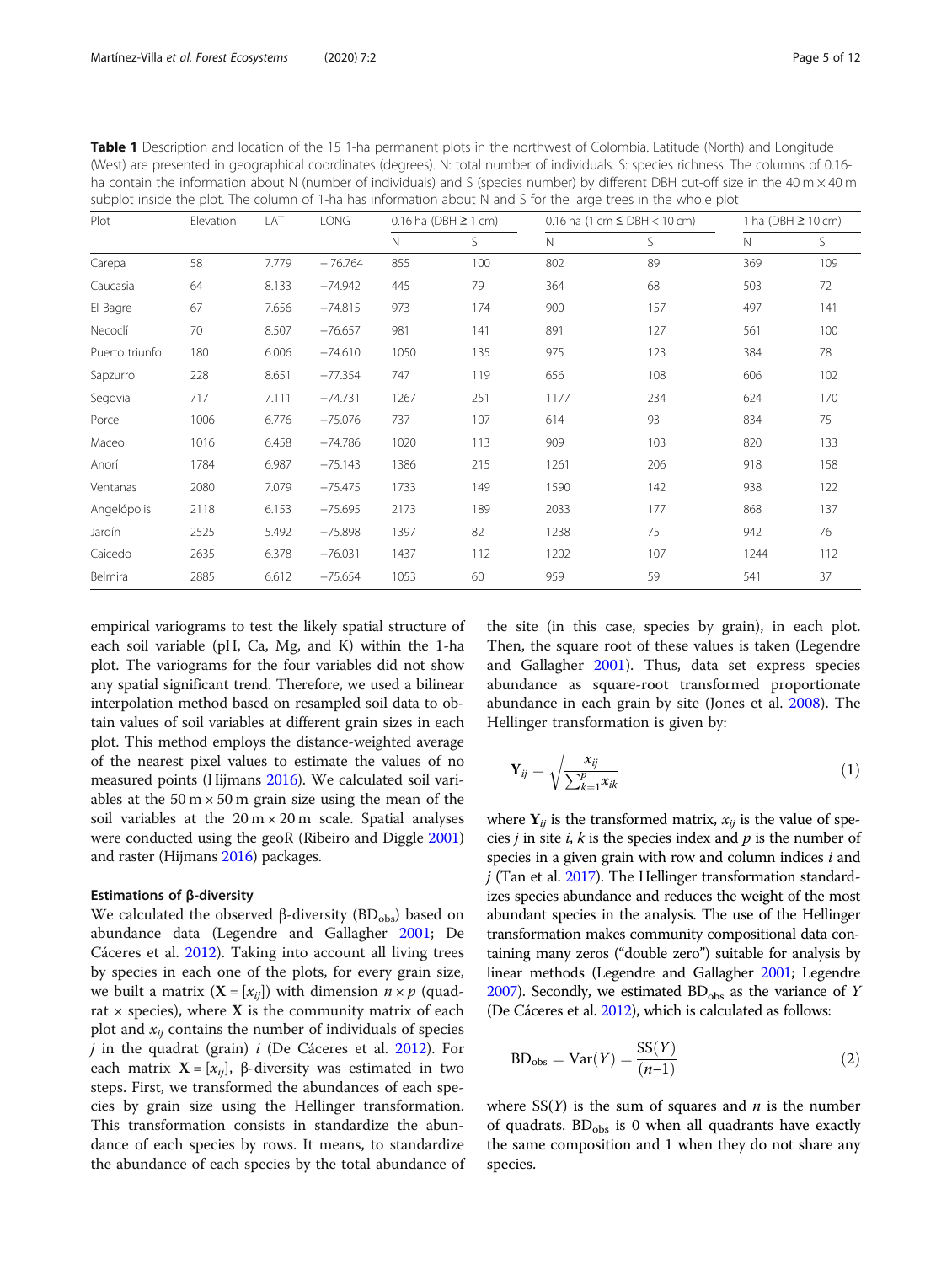# Null model

We used a null model to quantify the extent to which the variation in the size of species pool (different species number due to the DBH cut-off size) and scale (different grain size) account for variation in β-diversity (Kraft et al. [2011\)](#page-11-0). The species pool for large, small and all trees was defined as the observed number of species in either the 1 ha or the 0.16-ha plots (after Kraft et al. [2011](#page-11-0)). The null model randomizes the location of trees among grains within the plot, creating communities that vary in relation to the location of individuals, but fixing the community size (number of individuals), and thus, the observed relative species abundance of each species pool (Tello et al. [2015](#page-11-0)). This null model removes the local ecological mechanism that creates non-random patterns, such as aggregation and intraspecific co-occurrence (De Cáceres et al. [2012](#page-10-0)). The Hellinger transformation is then applied to the randomized matrix and expected β-diversity ( $BD_{exp}$ ) is calculated using the formula presented above. This process is repeated 1000 times per plot, for each grain size, and for each predefined DBH cut-off size. The  $BD_{exp}$  is calculated as the mean of 1000 iterations of the null model.

 $β$ -deviation (BD<sub>dev</sub>) was defined as the standardized effect size (SES) calculated using the difference between BD<sub>obs</sub> and BD<sub>exp</sub> divided by the standard deviation of the frequency distribution of the null model  $(SD_{\text{exp}})$ .

$$
BD_{\text{dev}} = \frac{BD_{\text{obs}} - \text{mean}(BD_{\text{exp}})}{SD_{\text{exp}}}
$$
(3)

Positive values in the slope of the variation between  $BD<sub>dev</sub>$  along elevational gradients indicate a significant effect of community assembly mechanisms on determining the rate of change in species composition at local scales (Chase and Myers [2011](#page-10-0); Tello et al. [2015](#page-11-0)). Contrarily, values of the slope of the variation in  $BD<sub>dev</sub>$  along elevational gradients non-significantly different from zero (0) are primarily due to sampling effects that come up along with the variation in the size of the species pool (Kraft et al. [2011](#page-11-0)).

# Data analysis

We used linear mixed regression models (LMM; Zuur et al. [2009](#page-11-0)) to identify the main determinants of change in  $BD<sub>obs</sub>$ ,  $BD<sub>exp</sub>$ , and  $BD<sub>dev</sub>$  along the elevational gradient. Variables included in the LMM as fixed effects were: grain size, size of the species pool, elevation (m asl) and soil heterogeneity. Soils heterogeneity was assessed for each grain size using the interpolated values from 20 m × 20 m subplots described above. To represent soils heterogeneity at a local scale, we used the variance of the subplot scores on the first axis of a principal component analysis (PCA). PCA was applied to pH, Ca, Mg, and K concentrations. PCA analyses were performed for each grain size and DBH cut-off size (Additional file [1](#page-10-0): Methods). Soils heterogeneity was modeled as a continuous variable. Finally, plot identity (or plot name) was included as a random effect to control for particular conditions of each site (Zuur et al. [2009\)](#page-11-0). The interaction term between grain size and elevation was included to directly assess the combined effect of these variables on shaping the β-diversity ( $BD<sub>obs</sub>$ ,  $BD<sub>exp</sub>$ , and  $BD<sub>dev</sub>$ ).

In LMMs, the marginal explained variation  $(R^2$  marginal) is associated with fixed effects, while the conditional explained variation  $(R^2 \text{ conditional})$  associated with random effects. Because individuals with  $DBH \geq 1$ cm and with  $1 \text{ cm} \leq \text{DBH} < 10 \text{ cm}$  were not sampled at the  $50 \text{ m} \times 50 \text{ m}$  scale, we were unable to include the three tree size categories in the same model. Therefore, separate models were used for large trees, small and all trees. The best model for each DBH cut-off size was chosen using the backward stepwise model selection based on the Akaike information criterion (AIC) (Crawley [2007\)](#page-10-0). In order to assess the likely spatial autocorrelation in our models, we extracted the residuals for each model (BD<sub>obs</sub>, BD<sub>exp</sub>, and BD<sub>dev</sub>, for large, small and all trees), separating them by grain size, and assigning the respective spatial coordinate to each one. Then, we estimated a semi-variogram based on 100 draws to define an envelope for the significance of the observed spatial structure of the residuals. This analysis was performed with the geoR package (Ribeiro and Diggle [2001](#page-11-0)).

All analyses were performed in R 3.3.0 (Core Team [2016](#page-10-0)).

### Results

# Elevation and species pool

As we expected,  $BD_{obs}$  and  $BD_{exp}$  decreased with elevation independent of the grain size and DBH cut-off size (Fig. [2](#page-6-0)). In contrast,  $BD_{dev}$  increase with elevation, also in all grain sizes, regardless of the DBH cut-off size (Fig. [2\)](#page-6-0). After controlling for the regional species pool effect,  $BD<sub>dev</sub>$  still showed an increase with elevation. Overall, the standardized local  $BD_{dev}$  increased from lowlands to highlands, which suggests a differential effect from the underlying species assembly mechanism in accordance to elevation.

### Grain size

Both  $BD_{obs}$  and  $BD_{exp}$  decrease with grain size independent of the tree DBH cut-off size (Fig. [2\)](#page-6-0). The slopes among grain size, or the relationship  $BD<sub>dev</sub>$ -elevation, were significantly different for large trees, but small and all trees did not show any significant difference among grains (Additional file [1:](#page-10-0) Figure S2).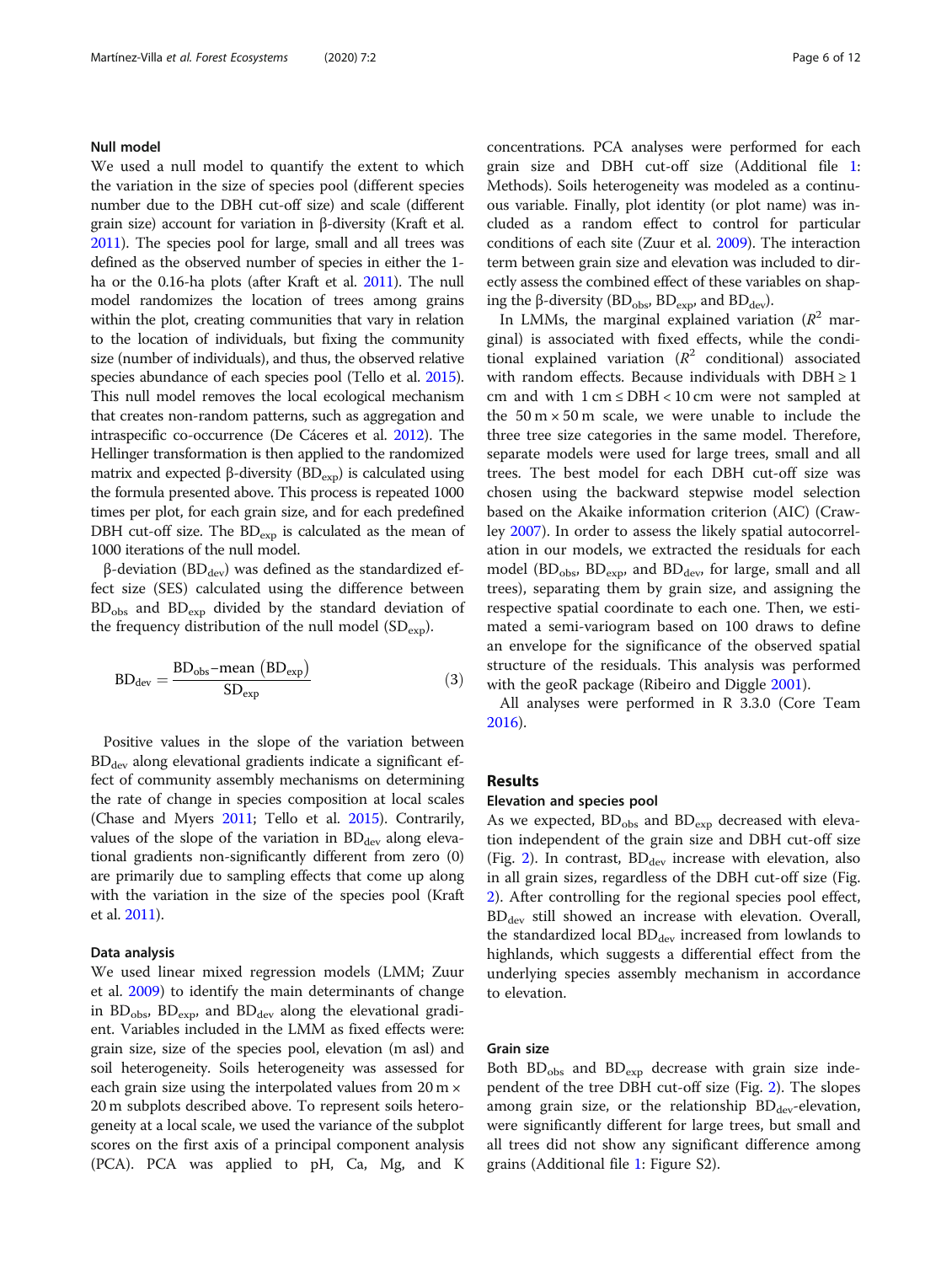<span id="page-6-0"></span>

# Determinants of local scale changes in tree β-diversity along the elevational gradient

According to the LMMs, the  $BD<sub>obs</sub>$  was significantly associated with grain size, the size of the species pool and elevation for the three size-classes employed (large trees, small trees, all trees). The interaction between grain size and elevation was only significant for large trees. The  $BD_{\text{exp}}$  was significantly associated with grain size and elevation for the three DBH cut-off size employed, while the size of species pool was significant for large and all the trees but only marginally significant for small trees. The  $BD_{dev}$  was significantly associated with grain size for all the three DBH cut-off size. The interaction between grain size and elevation was significant for large and small trees, but not for all the trees. Finally, the marginal explained variation ( $R^2$  marginal) by the models was almost always the same than that explained by the conditional variation  $(R^2$  conditional) for observed and expected β-diversity and for  $BD$ <sub>dev</sub> in large trees. However, the marginal and conditional explained variation for  $BD_{dev}$  for small and all trees had differences, which indicates greater relative importance of random effect for the last two tree sizes (Table [2\)](#page-7-0). Model residuals showed no evidence of spatial autocorrelation (Additional file [1:](#page-10-0) Figs. S3–S5).

# **Discussion**

# Sampling effects

In this study, we assessed three hypotheses regarding the influence of sampling effects (size of species pool, grain size, and tree cut-off size) on the variation of local βdiversity along elevational gradients in the northern region of the Andean mountains of Colombia. Overall, we found that observed and expected β-diversity decreased with elevation, but that the standardized β-deviation followed an increasing trend with elevation after controlling for the effect of species pool size. The systematic increase in the β-deviation with elevation was independent of the grain size employed, indicating that alternative underlying community assembly mechanisms had a significant role in shaping tree β-diversity along this elevational gradient. Our finding contradicts the claim of sampling effects due to the species pool size as the key determinant of changes in β-diversity (sensu Kraft et al. [2011](#page-11-0)). Therefore, our results emphasize the importance that different community assembly mechanisms have on shaping the observed decrease in local β-diversity along elevational gradients in tropical forests (Mori et al. [2013](#page-11-0); Tello et al. [2015\)](#page-11-0), rejecting our first hypothesis.

Following some studies on tree β-diversity along latitudinal gradients (De Cáceres et al. [2012;](#page-10-0) Sreekar et al.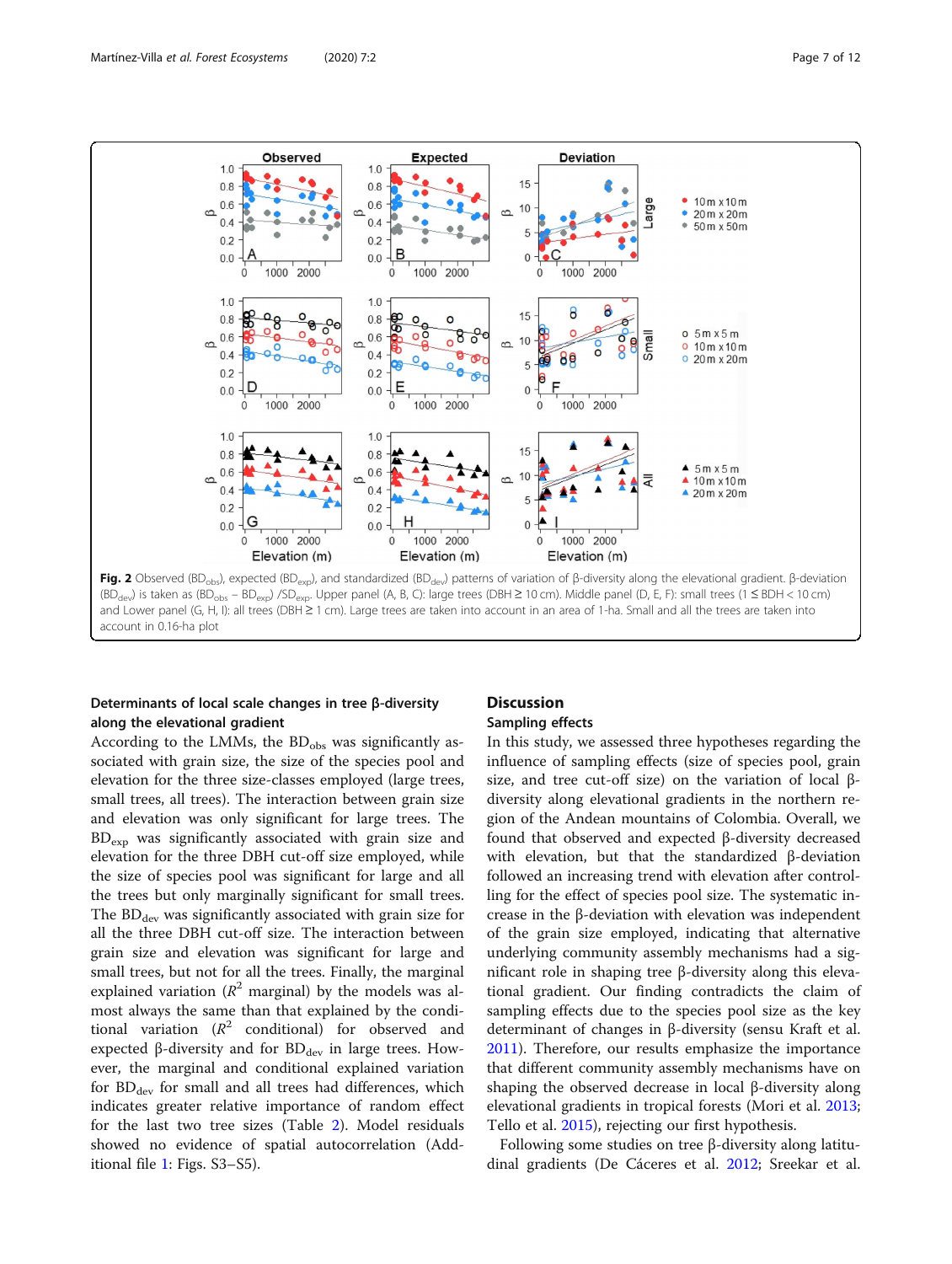<span id="page-7-0"></span>Table 2 Results from the best-fit linear mixed models for large (> 10 cm DBH), small (1 cm ≤ BDH < 10 cm) and all trees (DBH > 1 cm). BD<sub>obs</sub>: observed β-diversity. BD<sub>exp</sub>: expected β-diversity. BD<sub>dev</sub>: β-deviation (BD<sub>obs</sub> – BD<sub>exp</sub>)/SD<sub>exp</sub>. Conditional R<sup>2</sup> takes into account both fixed and random effects to measure the goodness of adjustment and prediction power, while marginal  $R^2$  only has the fixed effects part. NS > 0.05, \*p ≤ 0.05, \*\*  $p$  ≤ 0.01, \*\*\*  $p$  ≤ 0.001

|             | Dependent variable         | Variable                        | Parameter | Standard error | $p$ -value   | Marginal $R^2$ | Conditional R <sup>4</sup> |
|-------------|----------------------------|---------------------------------|-----------|----------------|--------------|----------------|----------------------------|
| Large trees | $\rm BD_{obs}$             | $10\times10$                    | 0.80      | 0.016          | $***$        |                |                            |
|             |                            | $20 \times 20$                  | 0.65      | 0.016          | $***$        |                |                            |
|             |                            | $50 \times 50$                  | 0.39      | 0.016          | $***$        |                |                            |
|             |                            | elevation                       | $-0.07$   | 0.017          | $***$        | 0.89           | 0.94                       |
|             |                            | richness                        | 0.06      | 0.013          | $\star\star$ |                |                            |
|             |                            | $20 \times 20 \times$ elevation | 0.01      | 0.018          | <b>NS</b>    |                |                            |
|             |                            | $50 \times 50 \times$ elevation | 0.05      | 0.018          | $**$         |                |                            |
|             | $BD_{exp}$                 | $10 \times 10$                  | 0.78      | 0.015          | $***$        |                |                            |
|             |                            | $20\times20$                    | 0.58      | 0.015          | $***$        |                |                            |
|             |                            | $50\times50$                    | 0.30      | 0.015          | ***          | 0.93           | 0.95                       |
|             |                            | elevation                       | $-0.08$   | 0.011          | $***$        |                |                            |
|             |                            | richness                        | 0.05      | 0.012          | ***          |                |                            |
|             | $\mathsf{BD}_\mathsf{dev}$ | $10 \times 10$                  | 3.85      | 0.7            | ***          |                |                            |
|             |                            | $20 \times 20$                  | 6.73      | 0.7            | $***$        |                |                            |
|             |                            | $50 \times 50$                  | 6.80      | 0.7            | ***          |                |                            |
|             |                            | elevation                       | 1.07      | 0.7            | <b>NS</b>    | 0.94           | 0.95                       |
|             |                            | richness                        | 0.04      | 0.006          | $\ast$       |                |                            |
|             |                            | $20 \times 20 \times$ elevation | 0.62      | 0.5            | <b>NS</b>    |                |                            |
|             |                            | $50 \times 50 \times$ elevation | 1.76      | $0.5\,$        | $**$         |                |                            |
| Small Trees | $\mathsf{BD}_{\text{obs}}$ | $5\times 5$                     | 0.77      | 0.011          | $***$        |                |                            |
|             |                            | $10\times10$                    | 0.57      | 0.013          | $***$        | 0.94           | 0.95                       |
|             |                            | $20 \times 20$                  | 0.37      | 0.013          | $***$        |                |                            |
|             |                            | elevation                       | $-0.03$   | 0.011          | $\ast$       |                |                            |
|             |                            | richness                        | 0.02      | 0.007          | $\ast$       |                |                            |
|             | $\mathsf{BD}_\mathsf{exp}$ | $5 \times 5$                    | 0.70      | 0.014          | $***$        |                |                            |
|             |                            | $10 \times 10$                  | 0.47      | 0.014          | $***$        |                |                            |
|             |                            | $20 \times 20$                  | 0.25      | 0.014          | ***          | 0.92           | 0.96                       |
|             |                            | elevation                       | $-0.05$   | 0.013          | $\star$      |                |                            |
|             |                            | richness                        | 0.02      | 0.012          | ∗            |                |                            |
|             | BD <sub>dev</sub>          | $5\times 5$                     | 9.80      | 1.0            | $***$        |                |                            |
|             |                            | $10\times10$                    | 10.5      | 0.6            | $***$        |                |                            |
|             |                            | $20\times20$                    | 9.71      | 0.6            | $***$        |                |                            |
|             |                            | elevation                       | 22.53     | $1.0\,$        | $\ast$       | 0.25           | 0.85                       |
|             |                            | $10 \times 10 \times$ elevation | 0.03      | 0.6            | <b>NS</b>    |                |                            |
|             |                            | $20 \times 20 \times$ elevation | 1.6       | 0.6            | $\ast$       |                |                            |
| All Trees   | BD <sub>obs</sub>          | $5\times 5$                     | 0.76      | 0.009          | $***$        |                |                            |
|             |                            | $10 \times 10$                  | 0.56      | 0.009          | $***$        |                |                            |
|             |                            | $20\times20$                    | 0.35      | 0.009          | $***$        | 0.93           | 0.97                       |
|             |                            | elevación                       | $-0.04$   | 0.007          | $***$        |                |                            |
|             |                            | richness                        | 0.03      | 0.007          | ×            |                |                            |
|             | $BD_{exp}$                 | $5\times 5$                     | 0.69      | 0.012          | $***$        |                |                            |
|             |                            | $10\times10$                    | 0.46      | 0.012          | $***$        |                |                            |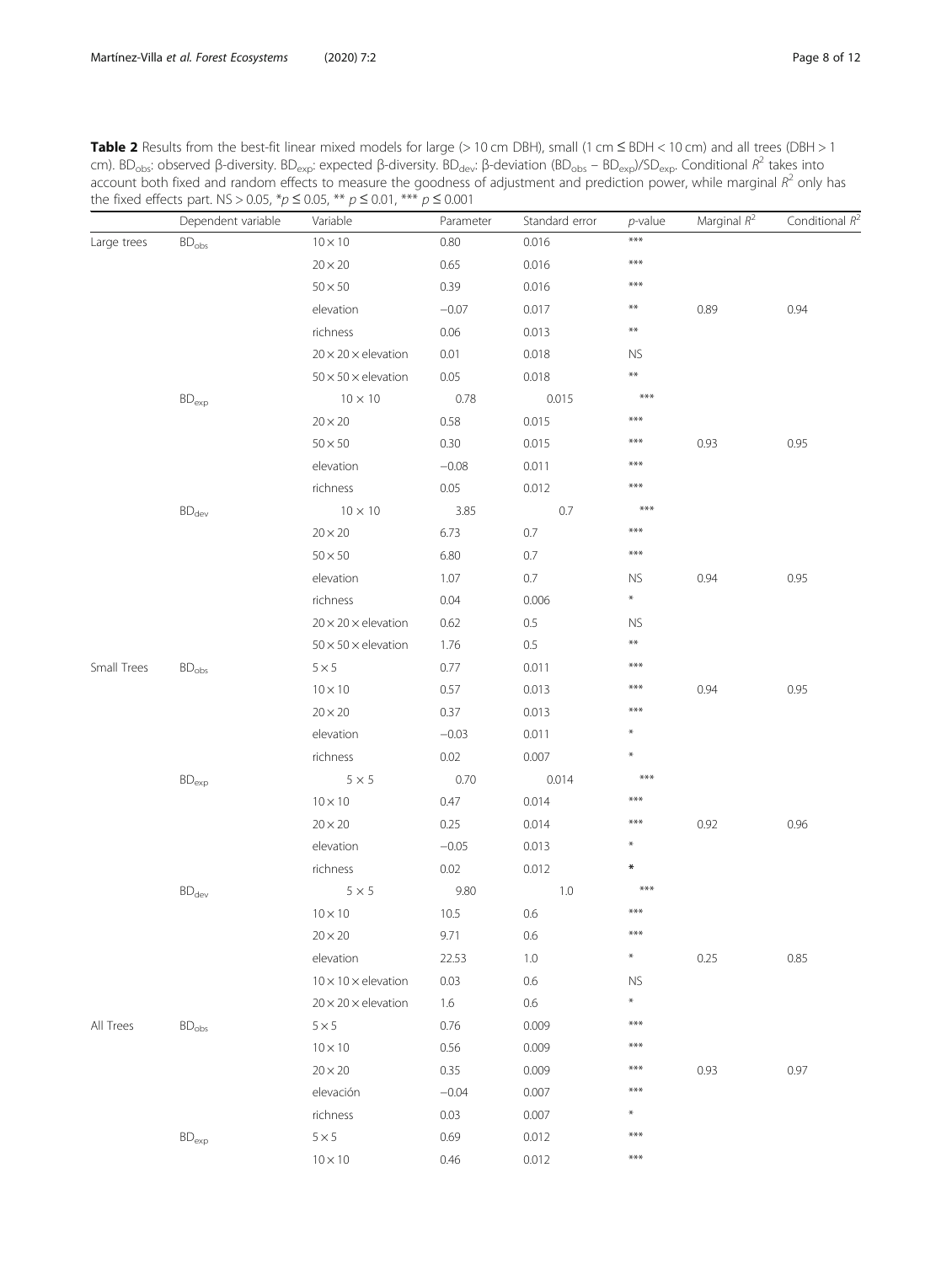Table 2 Results from the best-fit linear mixed models for large (> 10 cm DBH), small (1 cm ≤ BDH < 10 cm) and all trees (DBH > 1 cm). BD<sub>obs</sub>: observed β-diversity. BD<sub>exp</sub>: expected β-diversity. BD<sub>dev</sub>: β-deviation (BD<sub>obs</sub> – BD<sub>exp</sub>)/SD<sub>exp</sub>. Conditional R<sup>2</sup> takes into account both fixed and random effects to measure the goodness of adjustment and prediction power, while marginal  $R^2$  only has the fixed effects part. NS > 0.05, \*p  $\leq$  0.05, \*\*  $p \leq$  0.01, \*\*\*  $p \leq$  0.001 (Continued)

| Dependent variable | Variable       | Parameter | Standard error | <i>p</i> -value | Marginal $R^2$ | Conditional $R^2$ |
|--------------------|----------------|-----------|----------------|-----------------|----------------|-------------------|
|                    | $20 \times 20$ | 0.25      | 0.012          | $***$           | 0.95           | 0.97              |
|                    | elevación      | $-0.06$   | 0.010          | $***$           |                |                   |
|                    | richness       | 0.03      | 0.010          | $***$           |                |                   |
| BD <sub>dev</sub>  | $5 \times 5$   | 10.1      | 1.2            | $***$           |                |                   |
|                    | $10 \times 10$ | 10.6      | 1.2            | $***$           | 0.30           | 0.80              |
|                    | $20 \times 20$ | 10.0      | 1.2            | $***$           |                |                   |
|                    | elevation      | 2.65      | 1.7            | $\ast$          |                |                   |

[2018](#page-11-0)), our second hypothesis predicted and confirmed a decrease in both the observed and expected tree βdiversity with the increase in grain size along an elevational gradient. Regarding the β-deviation, our findings were dependent on the DBH cut-off tree size as predicted by the third hypothesis, similar to other studies along elevational gradients (Mori et al. [2013\)](#page-11-0). Mori et al. ([2013](#page-11-0)) claimed that the overall β-diversity decreases in response to the DBH cut-off size, contrary to βdeviation. Therefore, for large trees (DBH  $\geq 10$  cm), we accept the hypothesis that changes in grain size have a significant effect on the assessment of the standardized β-deviation, and conclude that the larger the grain size, the lower the observed β-diversity, but the higher the βdeviation. In other words, especially for large trees, and along elevational gradients, the probability of detecting the influence of community assembly mechanisms increase positively at larger grain sizes (Fig. [2\)](#page-6-0). A likely explanation for this pattern could be that large trees are those that survived self-thinning and their spatial distribution, at smaller spatial scales (e.g. 0.04-ha), are more random than at larger scales, which indicates that the degree of aggregation does not vary much at such small grain sizes.

When assessing the β-deviation for the small and all individuals size classes (DBH  $\geq$  1 cm), the interaction between grain size and elevation included in the LMMs was significant for small trees but not for all trees. This contrasting result, stemming from similarly nested datasets (see Table [1](#page-4-0)), hampers our capacity to make conclusions as to the effect of grain size on the local βdeviation for the small and all individuals along the elevational gradient. In fact, when using an independent Analysis of Covariance (ANCOVA) to evaluate the grain size – elevation interaction term, only large trees were significant (Additional file [1](#page-10-0): Table S1; Figure S2). The low sampling size (4) used to assess tree β-diversity at the largest grain size (4) may be a reason for the high variance observed when we included individuals with  $DBH \geq 1$  cm. In the Andean mountains, the lack of sampling schemes of

plots ≥1-ha that include individuals with DBHs ≥1 cm, such as those available for tropical lowlands (i.e Anderson-Teixeira et al. [2015](#page-10-0)), prevents us from concluding about the expected trend of the β-deviation at larger grain sizes along the elevational gradient in tropical forests.

# Tree community assembly mechanisms along the elevational gradient

The increase of β-deviation in relation to elevation indicates that in colder regions, the extent to which species assembly mechanisms operate is higher compared to warmer areas. One important conclusion to note is that low temperatures may impose constraints to plant establishment and functioning, and play a key role in determining species distribution (Kitayama and Aiba [2002](#page-11-0); Girardin et al. [2014](#page-11-0)). For example, changes in species composition could be associated with changes in species richness along elevational gradients in very diverse understory families, such as Rubiaceae ( $r = -0.58$ ,  $p = 0.02$ ).

Soil variation has been shown to be a key community assembly mechanism which shapes species sorting at local scales in some tropical forests (Russo et al. [2005](#page-11-0); John et al. [2007](#page-11-0)). However, in this study, we did not find soil variation to be significantly associated with the local βdeviation along the elevational gradient. This result did not support the idea of an increase in plant habitatassociation of juveniles and shrubs (Duque et al. [2002](#page-11-0); Comita et al. [2007;](#page-10-0) Fortunel et al. [2016\)](#page-11-0). Nonetheless, our soil variation index focuses primarily focuses base content, hindering our ability to understand the likely influence of other very important soil cations, such as P and N, which, in tropical lowland forests (Condit et al. [2013\)](#page-10-0), have been identified as key elements for tree species distribution. Furthermore, soil sampling was only carried out at the 20  $m \times 20$  m scale, which might have obscured processes operating at smaller spatial scales. Additional studies testing the likely influence of topographic and edaphic variables, not considered here, will shed new insights on the still unanswered question about the extent to which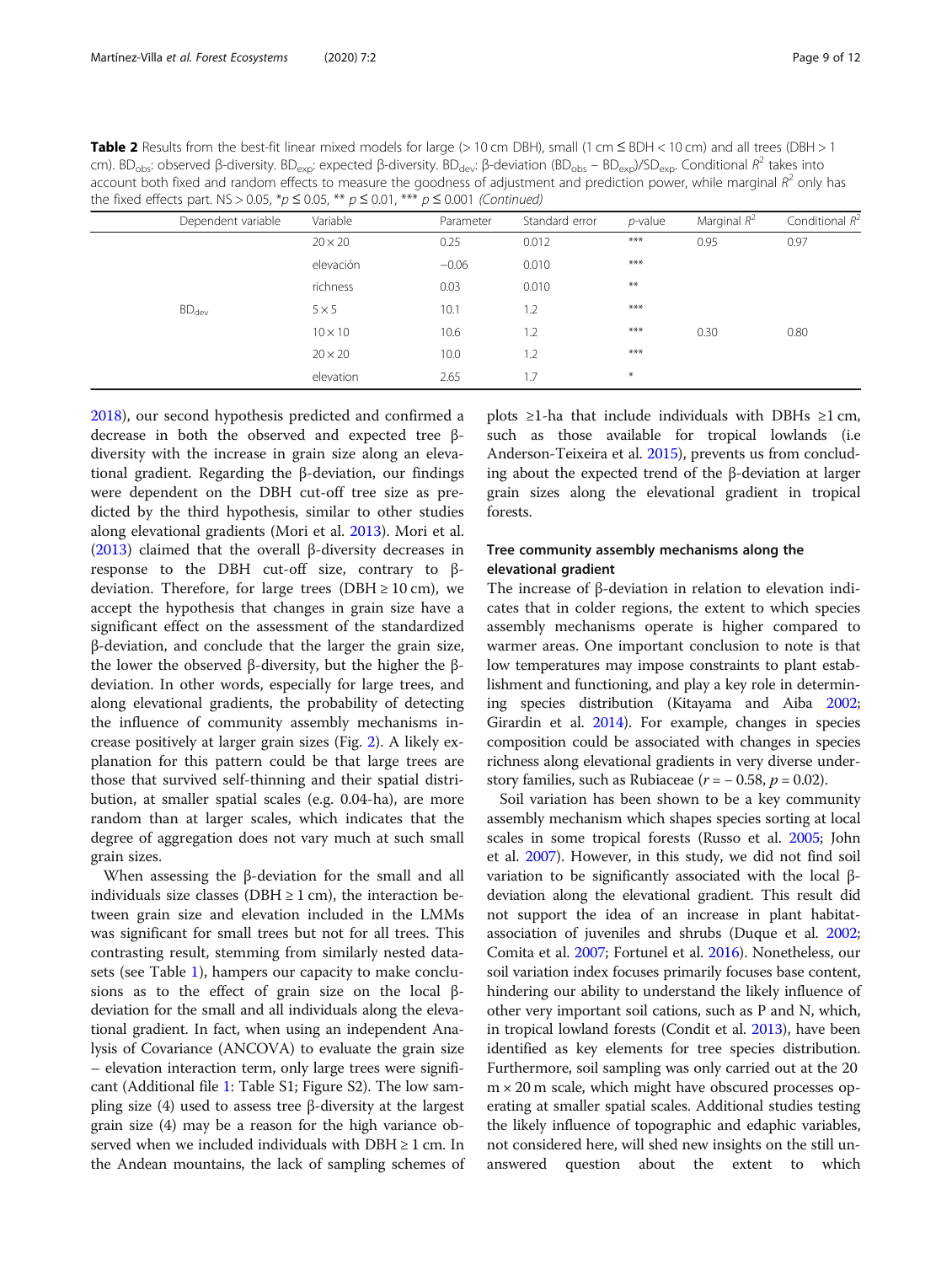environmental filtering locally shapes species sorting, and thus, the gradient of β-diversity at local scales along elevational gradients in tropical forests.

The lack of significance of soil variation on shaping species sorting implies that other community assembly mechanisms, rather than environmental filtering, are likely drivering the observed change in β-diversity at a local scale with elevation. Mirroring the latitudinal gradient (Myers et al. [2013](#page-11-0)), a systematic decrease in the importance of dispersal limitation (sensu Hubbell [2001](#page-11-0)) with elevation seems the first likely alternative assembly mechanism to explain the increase in β-deviation observed in this study. Another possible explanation for the positive deviations of βdiversity is the hypothetic positive increase of densitydependence with the size of the species pool (Lamanna et al. [2017](#page-11-0)), which suggests that the stronger the conspecific and heterospecific the negative dependence is, the higher the diversity, but the weaker the influence of environmental filtering and niche partitioning. A decrease of species competition but an increase of species facilitation in highlands, due to the adverse conditions imposed by low temperatures on the ecosystem functioning and survival capacity of plants (Coyle et al. [2014\)](#page-10-0), could also promote the observed increase of β-deviation with elevation observed in our study.

One likely factor not assessed here that could have influenced the pattern of variation in local β-diversity is the expected biotic homogenization caused by forest disturbance (Karp et al. [2012;](#page-11-0) Solar et al. [2015](#page-11-0)). The high fragmentation and historical degradation of the tropical Andes (Armenteras et al. [2013\)](#page-10-0), could have caused some of our sites to display a lower local β-diversity than under undisturbed conditions. In mountainous ecosystems, we expect the steep terrain at the highest mountain peaks to limit site access and act as a shield against human disturbances (Spracklen and Righelato [2014](#page-11-0)), thus generating a higher biotic homogenization in lowlands than in highlands. Indeed, the plots located in the smallest forest fragments (Carepa, Necoclí and El Bagre; see methods), were all located in lowlands. However, the systematic decline in the observed βdiversity (BD<sub>obs</sub>) does not support the hypothesis of biotic homogenization as a major cause of the observed pattern. For example, we did not find statistical differences (unpaired *t*-test) when comparing the β-deviation between the three sites located in the smallest forest fragments, which we assumed were exposed to higher disturbances, and the rest of the plots located in lowlands (< 1000 m asl). This result was a generalized outcome for any grain size for both large trees  $(50 \text{ m} \times 50 \text{ m}; p = 0.79; 20 \text{ m} \times 20 \text{ m}; p = 0.82; 10)$  $m \times 10$  m:  $p = 0.42$ ) and small trees (20 m  $\times$  20 m:  $p = 0.92$ ;  $10 \text{ m} \times 10 \text{ m}$ :  $p = 0.78$ ;  $5 \text{ m} \times 5 \text{ m}$ :  $p = 0.64$ ).

### Methodological remarks

First, for large trees, the LMMs selected species pool size (species richness) as a significant variable to explain the variation of the β-deviation with elevation (Table [2](#page-7-0)). This finding indicates that the applied null-model did not, in some cases, entirely and effectively remove the influence of the size of the species pool. Understanding the effect that changes in the shape of the species abundance distribution models have on determining the β-diversity along elevational gradients is still under debate (e.g. Qian et al. [2013](#page-11-0)). However, it could be seen as an alternative way to analyze the effect from changes in community size. Second, the absence of plots ≥1-ha that include small individuals in the Andean mountains prevents the use of sampling sizes along the elevational gradient which are large enough to properly assess the grain size and cut-off size hypotheses together in this complex ecosystem. Although our study is the first attempt in the Andean mountains to test the species pool hypothesis using plots ≥0.1 ha, our results were based on very few replicates of the largest grain sizes and need to be seen as preliminary evidence of an expected pattern rather than a conclusive view. To truly understand the pattern of β-diversity variation in mountainous tropical forests, it appears we need to transition towards a new generation of larger forest sampling schemes (e.g Garzon-Lopez et al. [2014](#page-11-0); Duque et al. [2017](#page-10-0); Sreekar et al. [2018\)](#page-11-0) that goes beyond the valuable heritage left by A.L. Gentry. Such a big challenge should be a priority in the tropical Andes, where the availability of information is much more scarce than in their Amazon lowland counterparts (Feeley [2015\)](#page-11-0).

# Conclusion

We determined that the effect of the grain size, species pool size and tree cut-off size, are paramount to identify the underlying processes that shape species assembly of tree communities. Our findings suggest that grain size enlargement and the inclusion of small size classes can help improve our ability to identify the extent to which the species assembly mechanisms shape the patterns of local β-diversity change along elevational gradients in tropical ecosystems. However, in future field campaigns that aim to assess tree local β-diversity along the elevational gradient in tropical forest inventories, we need to evaluate the limitation of the relatively small plot size employed so far. Overall, our study emphasizes the scale-dependent nature of β-diversity assessments. It showcases the advantage to decreasing the tree cut-off size and increasing the plot size in forest inventories (De Cáceres et al. [2012;](#page-10-0) Barton et al. [2013;](#page-10-0) Sreekar et al. [2018](#page-11-0)) to improve our understanding about the likely response of tree diversity to global change in tropical mountain ecosystems.

#### Supplementary information

Supplementary information accompanies this paper at [https://doi.org/10.](https://doi.org/10.1186/s40663-020-0214-y) [1186/s40663-020-0214-y](https://doi.org/10.1186/s40663-020-0214-y).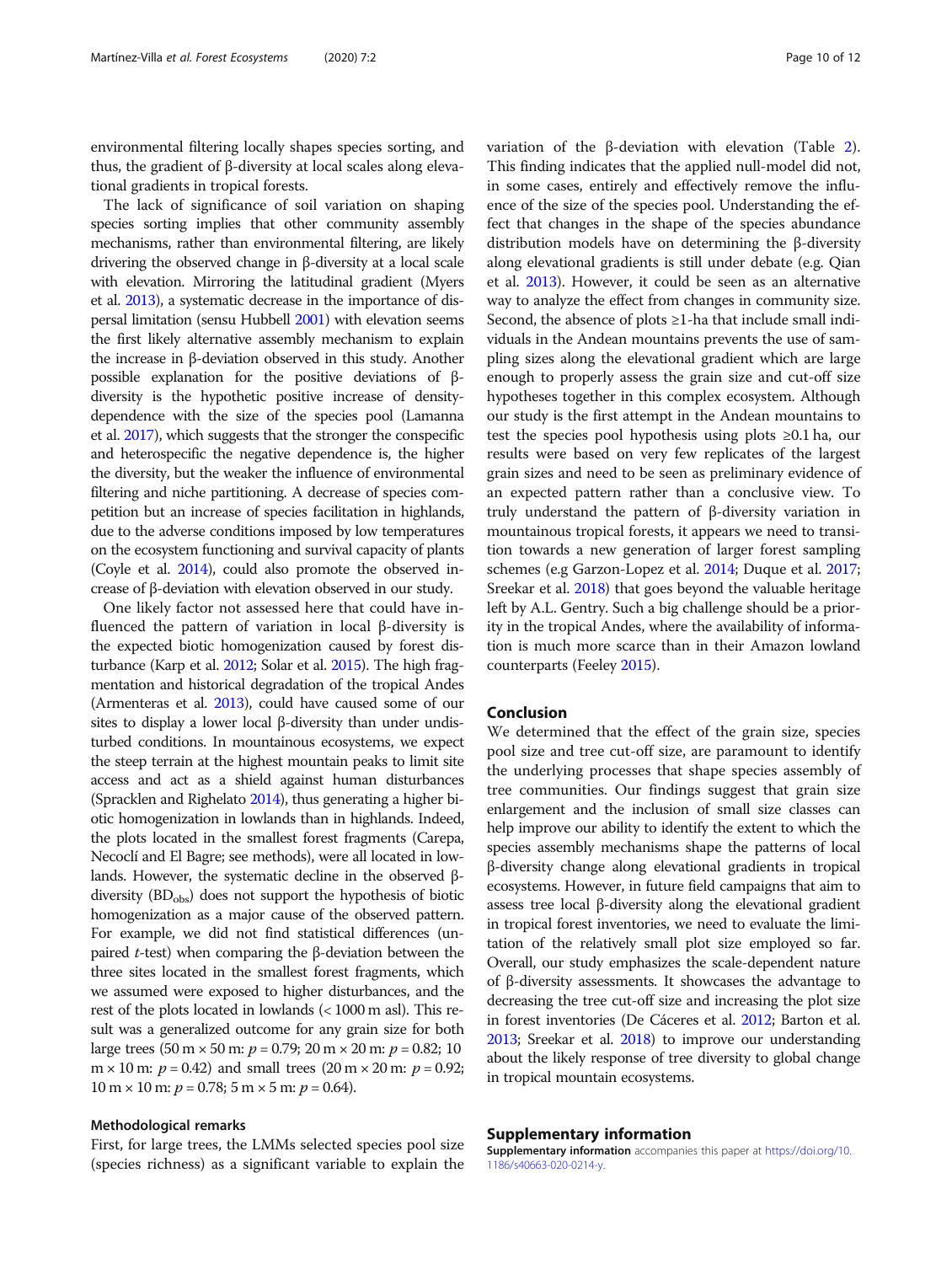<span id="page-10-0"></span>Additional file 1 Forest Ecosystems. Figure S1: Graphical representation of each one of the plots. Methods: Schematic description of the analytical procedure employed to extract the soils data set. Figure S2: Results post hoc ANCOVA analysis using "Tukey" test, comparisons among each slope in the linear mixed models. Figure S3: Mixed linear model validation for large trees using variograms with model residuals using Pearson method and geographical coordinates of the plots. Figure **S4:** Mixed linear model validation for small trees using variograms with model residuals using Pearson method and geographical coordinates of the plots. Figure S5: Mixed linear model validation for all trees using variograms with model residuals using Pearson method and geographical coordinates of the plots. Table S1 Analysis of covariance (ANCOVA). Comparison of slopes between grain size and elevation for the β-deviation and for all of the DBH cut-off sizes.

#### Abbreviations

BD<sub>dev</sub>: Deviation in Beta diversity; BD<sub>exp</sub>: Beta diversity expected by the null model; BD<sub>obs</sub>: Beta diversity observed

#### Acknowledgments

We like to thank Jonathan Myers for his reading and comments to the manuscript. Miquel De Cáceres provided code in R to evaluate the null models. Elysa Cameron kindly revised the language of the manuscript. We are indebted to two anonymous reviewers and the handling editor for all their wonderful comments that certainly helped to improve the quality oof the manuscript.

#### Authors' contributions

AD designed the study. JA M-V and SG analyzed the data. JA M-V and AD wrote the paper. All authors jointly discussed and agreed to the final version.

#### Authors' information

JA M-V is a doctoral student in Université du Quebec a Montreal, Canada. Her main research focuses on the ecological mechanisms that drive taxonomic and functional diversity along environmental gradients. S G-C is a doctoral student at the National University of Colombia-Medellín. His interests focus on the ecological and evolutionary drivers of tree communities. AD: is an Associated Professor at the National University of Colombia. His research focuses on tree community structure and function.

#### Funding

The project "Bosques Andinos" was funding by Helvetas Swiss development organization and developed by Medellín Botanical Garden "Joaquín Antonio Uribe".

# Ethics approval and consent to participate

The subject has no ethic risk.

#### Consent for publication

Not applicable.

#### Competing interests

The authors declare that they have no competing interest.

#### Author details

<sup>1</sup>Departamento de Ciencias Forestales, Universidad Nacional de Colombia sede Medellín, Cra. 65 #59a-110, Medellín, Colombia. <sup>2</sup>Département des Sciences Biologiques, Université du Québec à Montréal, 141, Avenue du Président-Kennedy, Montreal, Canada.

# Received: 7 May 2019 Accepted: 5 January 2020 Published online: 13 January 2020

# References

Anderson-Teixeira KJ, Davies SJ, Bennett AC, Gonzalez-Akre EB, Muller-Landau HC, Wright SJ, Abu Salim K, Almeyda Zambrano AM, Alonso A, Baltzer JL, Basset Y, Bourg NA, Broadbent EN, Brockelman WY, Bunyavejchewin S, Burslem DFRP, Butt N, Cao M, Cardenas D, Chuyong GB, Clay K, Cordell S, Dattaraja HS, Deng XB, Detto M, Du XJ, Duque A, Erikson DL, Ewango CEN, Fischer GA, Fletcher C, Foster RB, Giardina CP, Gilbert GS, Gunatilleke N, Gunatilleke S,

Hao ZQ, Hargrove WW, Hart TB, Hau BCH, He FL, Hoffman FM, Howe RW, Hubbell SP, Inman-Narahari FM, Jansen PA, Jiang MX, Johnson DJ, Kanzaki M, Kassim AR, Kenfack D, Kibet S, Kinnaird MF, Korte L, Kral K, Kumar J, Larson AJ, Li YD, Li XK, Liu SR, Lum SKY, Lutz JA, Ma KP, Maddalena DM, Makana JR, Malhi Y, Marthews T, Serudin RM, McMahon SM, McShea WJ, Memiaghe HR, Mi XC, Mizuno T, Morecroft M, Myers JA, Novotny V, de Oliveira AA, Ong PS, Orwig DA, Ostertag R, den Ouden J, Parker GG, Phillips RP, Sack L, Sainge MN, Sang WG, Sri-ngernyuang K, Sukumar R, Sun IF, Sungpalee W, Suresh HS, Tan S, Thomas SC, Thomas DW, Thompson J, Turner BL, Uriarte M, Valencia R, Vallejo MI, Vicentini A, Vrska T, Wang XH, Wang XG, Weiblen G, Wolf A, Xu H, Yap S, Zimmerman J (2015) CTFS-ForestGEO: a worldwide network monitoring forests in an era of global change. Glob Chang Biol 21:528–549. <https://doi.org/10.1111/gcb.12712>

- Armenteras D, Cabrera E, Rodrı N (2013) National and regional determinants of tropical deforestation in Colombia. Reg Environ Chang 13:1181–1193. [https://](https://doi.org/10.1007/s10113-013-0433-7) [doi.org/10.1007/s10113-013-0433-7](https://doi.org/10.1007/s10113-013-0433-7)
- Barton PS, Cunningham SA, Manning AD, Gibb H, Lindenmayer DB, Didham RK (2013) The spatial scaling of beta diversity. Glob Ecol Biogeogr 22:639–647. <https://doi.org/10.1111/geb.12031>
- Cabrera E, Galindo G, González J, Vergara L, Forero C, Cubillos A, Espejo J, Rubiano J, Corredor X, Hurtado L, Diana V, Duque A (2019) Colombian Forest monitoring system : assessing deforestation in an environmental complex country. In: Suratman MN, Latif ZA (eds) Deforestation around the world. IntechOpen, pp 1–18. [https://doi.org/10.5772/intechopen.86143.](https://doi.org/10.5772/intechopen.86143)

Chase JM (2010) Stochastic community assembly causes higher biodiversity in more productive environments. Science 328:1388–1391. [https://doi.org/10.](https://doi.org/10.1126/science.1187820) [1126/science.1187820](https://doi.org/10.1126/science.1187820)

Chase JM, Knight TM (2013) Scale-dependent effect sizes of ecological drivers on biodiversity: why standardised sampling is not enough. Ecol Lett 16:17–26. <https://doi.org/10.1111/ele.12112>

- Chase JM, Myers JA (2011) Disentangling the importance of ecological niches from stochastic processes across scales. Philos Trans R Soc B Biol Sci 366: 2351–2363. <https://doi.org/10.1098/rstb.2011.0063>
- Comita LS, Condit R, Hubbell SP (2007) Developmental changes in habitat associations of tropical trees. J Ecol 95:482–492. [https://doi.org/10.1111/j.](https://doi.org/10.1111/j.1365-2745.2007.01229.x) [1365-2745.2007.01229.x](https://doi.org/10.1111/j.1365-2745.2007.01229.x)
- Condit R, Engelbrecht BMJ, Pino D, Perez R, Turner BL (2013) Species distributions in response to individual soil nutrients and seasonal drought across a community of tropical trees. Proc Natl Acad Sci 110:5064–5068. [https://doi.](https://doi.org/10.1073/pnas.1218042110) [org/10.1073/pnas.1218042110](https://doi.org/10.1073/pnas.1218042110)

Condit R, Pérez R, Lao S, Aguilar S, Somoza A (2005) Geographic ranges and bdiversity: discovering how many tree species there are where. In: Plant Diversity and Complexity Patterns: Local, Regional, and Global Dimensions, pp 57–71

- Condit R, Pitman N, Leigh EG, Chave J, Terborgh J, Foster RB, Nunez P, Aguilar S, Valencia R, Villa G, Muller-Landau HC, Losos E, Hubbell SP (2002) Betadiversity in tropical forest trees. Science 295:666–669. [https://doi.org/10.1126/](https://doi.org/10.1126/science.1066854) [science.1066854](https://doi.org/10.1126/science.1066854)
- Core Team R (2016) R: a language and environment for statistical computing. R Foundation for Statistical Computing, Vienna [https://www.R-project.org/](https://www.r-project.org/). Accessed 20 Apr 2019
- Coyle JR, Halliday FW, Lopez BE, Palmquist KA, Wilfahrt PA, Hurlbert AH (2014) Using trait and phylogenetic diversity to evaluate the generality of the stressdominance hypothesis in eastern north American tree communities. Ecography 37:814–826. <https://doi.org/10.1111/ecog.00473>
- Crawley MJ (2007) The R book. Wiley, Chichester
- Crawley MJ, Harral J (2002) Scale dependence in plant biodiversity. Science 291: 864–868. <https://doi.org/10.1126/science.291.5505.864>
- De Cáceres M, Legendre P, Valencia R, Cao M, Chang LW, Chuyong G, Condit R, Hao ZQ, Hsieh CF, Hubbell S, Kenfack D, Ma KP, Mi XC, Noor MNS, Kassim AR, Ren HB, Su SH, Sun IF, Thomas D, Ye WH, He FL (2012) The variation of tree beta diversity across a global network of forest plots. Glob Ecol Biogeogr 21: 1191–1202. <https://doi.org/10.1111/j.1466-8238.2012.00770.x>
- Duque A, Feeley KJ, Cabrera E, Idarraga A (2014) The dangers of carbon-centric conservation for biodiversity : a case study in the Andes. Trop Conserv Sci 7: 178–191
- Duque A, Muller-Landau HC, Valencia R, Cardenas D, Davies S, de Oliveria A, Perez AJ, Romero-Saltos H, Vicentini A (2017) Insights into regional patterns of Amazonian forest structure, diversity, and dominance from three large terra-firme forest dynamics plots. Biodivers Conserv 26:669–686. [https://doi.](https://doi.org/10.1007/s10531-016-1265-9) [org/10.1007/s10531-016-1265-9](https://doi.org/10.1007/s10531-016-1265-9)